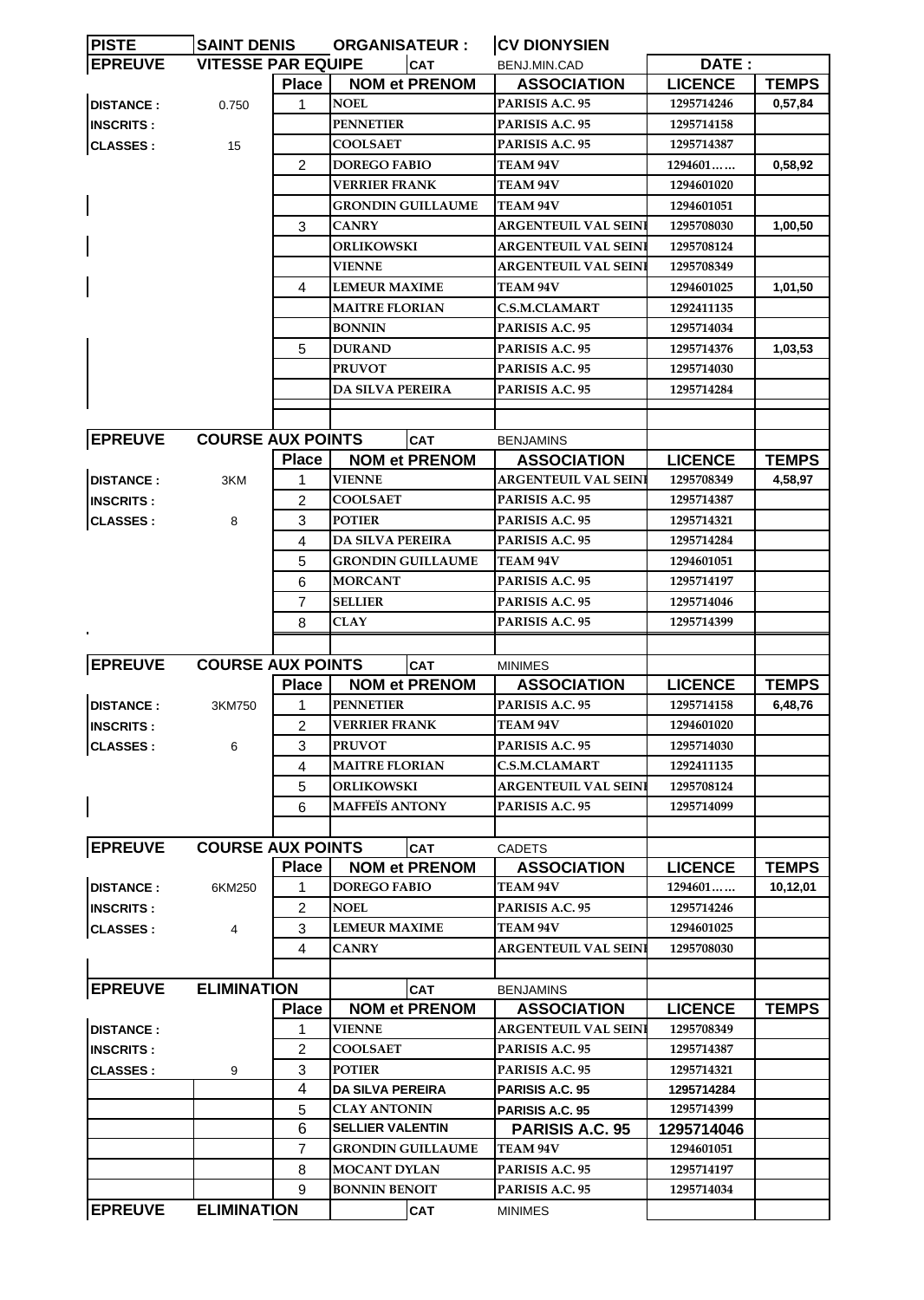|                  |                             | <b>Place</b> | <b>NOM et PRENOM</b>                   | <b>ASSOCIATION</b>                 | <b>LICENCE</b>        | <b>TEMPS</b> |
|------------------|-----------------------------|--------------|----------------------------------------|------------------------------------|-----------------------|--------------|
| <b>DISTANCE:</b> |                             | 1            | <b>PENNETIER</b>                       | PARISIS A.C. 95                    | 1295714158            |              |
| <b>INSCRITS:</b> |                             | 2            | <b>VERRIER FRANK</b>                   | <b>TEAM 94V</b>                    | 1294601020            |              |
| <b>CLASSES:</b>  | 6                           | 3            | <b>PRUVOT</b>                          | PARISIS A.C. 95                    | 1295714030            |              |
|                  |                             | 4            | <b>MAITRE FLORIAN</b>                  | <b>C.S.M.CLAMART</b>               | 1292411135            |              |
|                  |                             | 5            | <b>ORLIKOWSKI</b>                      | <b>ARGENTEUIL VAL SEINI</b>        | 1295708124            |              |
|                  |                             | 6            | <b>MAFFEÏS ANTONY</b>                  | PARISIS A.C. 95                    | 1295714099            |              |
| <b>EPREUVE</b>   | <b>ELIMINATION</b>          |              | <b>CAT</b>                             | <b>CADETS</b>                      |                       |              |
|                  |                             | <b>Place</b> | <b>NOM et PRENOM</b>                   | <b>ASSOCIATION</b>                 | <b>LICENCE</b>        | <b>TEMPS</b> |
| <b>DISTANCE:</b> |                             |              | <b>DOREGO FABIO</b>                    | <b>TEAM 94V</b>                    | 1294601               |              |
| <b>INSCRITS:</b> |                             | 2            | <b>NOEL</b>                            | PARISIS A.C. 95                    | 1295714246            |              |
| <b>CLASSES:</b>  | 5                           | 3            | <b>CANRY</b>                           | <b>ARGENTEUIL VAL SEINI</b>        | 1295708030            |              |
|                  |                             | 4            | <b>LEMEUR MAXIME</b>                   | TEAM 94V                           | 1294601025            |              |
|                  |                             | 5            | <b>DURAND</b>                          | PARISIS A.C. 95                    | 1295714376            |              |
| <b>EPREUVE</b>   | <b>COURSE AUX POINTS</b>    |              | <b>CAT</b>                             | SEN/JUN                            |                       |              |
|                  |                             | <b>Place</b> | <b>NOM et PRENOM</b>                   | <b>ASSOCIATION</b>                 | <b>LICENCE</b>        | <b>TEMPS</b> |
| <b>DISTANCE:</b> | 10KM                        | 1            | <b>MEILLEUR</b>                        | <b>ROUE D'OR CONFLANAI</b>         | 1278210175            | 14,18,22     |
| <b>INSCRITS:</b> |                             | 2            | <b>NIAY</b>                            | <b>ARGENTEUIL VAL SEINI</b>        | 1295708239            |              |
| <b>CLASSES:</b>  | 5                           | 3            | <b>GRENIER</b>                         | <b>CSM VILLENEUVE GARE</b>         | 1292420169            |              |
|                  |                             | 4            | <b>BOURGAIN</b>                        | <b>AS VARENNOISE</b>               | 1277110031            |              |
|                  |                             | 5            | <b>DUMAS</b>                           | <b>CV DIONYSIEN</b>                | 1293506032            |              |
| <b>EPREUVE</b>   | <b>SCRATCH</b>              |              | <b>CAT</b>                             | <b>SEN/JUN</b>                     |                       |              |
|                  |                             | <b>Place</b> | <b>NOM et PRENOM</b>                   | <b>ASSOCIATION</b>                 | <b>LICENCE</b>        | <b>TEMPS</b> |
| <b>DISTANCE:</b> | 7KM                         | 1            | <b>MAFFEIS</b>                         | PARISIS A.C. 95                    | 1295714100            | 10,27,12     |
| <b>INSCRITS:</b> |                             | 2            | <b>DA CRUZ</b>                         | <b>CSM VILLENEUVE GARE</b>         | 1292420108            |              |
| <b>CLASSES:</b>  | 5                           | 3            | <b>KERFOURN</b>                        | <b>AS VARENNOISE</b>               | 1277110101            |              |
|                  |                             | 4            | <b>BENVENUTO</b>                       | <b>AS VARENNOISE</b>               | 1277110026            |              |
|                  |                             | 5            | <b>DELCROIX</b>                        | <b>CV DIONYSIEN</b>                | 1293506122            |              |
| <b>EPREUVE</b>   | <b>VITESSE PAR EQUIPE</b>   |              | CAT                                    | SEN/JUN                            |                       |              |
|                  |                             | <b>Place</b> | <b>NOM et PRENOM</b>                   | <b>ASSOCIATION</b>                 | <b>LICENCE</b>        | <b>TEMPS</b> |
| <b>DISTANCE:</b> | 0.500                       | 1            | <b>BOURGAIN</b>                        | <b>AS VARENNOISE</b>               | 1277110031            | 0,35,43      |
| <b>INSCRITS:</b> |                             |              | <b>KERFOURN</b>                        | <b>AS VARENNOISE</b>               | 1277110101            |              |
| <b>CLASSES:</b>  | 10                          | 2            | <b>MEILLEUR</b>                        | <b>ROUE D'OR CONFLANAI</b>         | 1278210175            | 0,36,10      |
|                  |                             |              | <b>MAFFEÏS</b>                         | PARISIS A.C. 95                    | 1295714100            |              |
|                  |                             | 3            | <b>DA CRUZ</b>                         | <b>CSM VILLENEUVE GARE</b>         | 1292420108            | 0,36,69      |
|                  |                             |              | <b>GRENIER</b>                         |                                    |                       |              |
|                  |                             |              |                                        | <b>CSM VILLENEUVE GARE</b>         | 1292420169            |              |
|                  |                             | 4            | <b>BENVENUTO</b>                       | <b>AS VARENNOISE</b>               | 1277110026            | 0,38,49      |
|                  |                             |              | <b>NIAY</b>                            | <b>ARGENTEUIL VAL SEINI</b>        | 1295708239            |              |
|                  |                             | 5            | <b>DELCROIX</b>                        | <b>CV DIONYSIEN</b>                | 1293506122            | 0,40,82      |
|                  |                             |              | <b>DUMAS</b>                           | <b>CV DIONYSIEN</b>                | 1293506032            |              |
| <b>EPREUVE</b>   | <b>POURSUITE PAR EQUIPE</b> |              | <b>CAT</b>                             | SEN/JUN                            |                       |              |
|                  |                             | <b>Place</b> | <b>NOM et PRENOM</b>                   | <b>ASSOCIATION</b>                 | <b>LICENCE</b>        | <b>TEMPS</b> |
| <b>DISTANCE:</b> | 2KM                         | 1            | <b>MEILLEUR</b>                        | <b>ROUE D'OR CONFLANA</b>          | 1278210175            | 2,26,96      |
| <b>INSCRITS:</b> |                             |              | <b>MAFFEÏS</b>                         | PARISIS A.C. 95                    | 1295714100            |              |
| <b>CLASSES:</b>  | 10                          | 2            | <b>DA CRUZ</b>                         | <b>CSM VILLENEUVE GARE</b>         | 1292420108            | 2,35,09      |
|                  |                             |              | <b>GRENIER</b>                         | <b>CSM VILLENEUVE GARE</b>         | 1292420169            |              |
|                  |                             | 3            | <b>BENVENUTO</b>                       | <b>AS VARENNOISE</b>               | 1277110026            | 2,39,15      |
|                  |                             |              | <b>NIAY</b>                            | ARGENTEUIL VAL SEINI               | 1295708239            |              |
|                  |                             | 4            | <b>BOURGAIN</b>                        | <b>AS VARENNOISE</b>               | 1277110031            | 2,45,69      |
|                  |                             |              | <b>KERFOURN</b>                        | <b>AS VARENNOISE</b>               | 1277110101            |              |
|                  |                             | 5            | <b>DELCROIX</b>                        | <b>CV DIONYSIEN</b>                | 1293506122            | 2,46,62      |
|                  |                             |              | <b>DUMAS</b>                           | CV DIONYSIEN                       | 1293506032            |              |
| <b>EPREUVE</b>   | <b>OMNIUM</b>               |              | <b>CAT</b>                             | BENJ.MIN.CAD                       |                       |              |
|                  |                             | <b>Place</b> | <b>NOM et PRENOM</b>                   | <b>ASSOCIATION</b>                 | <b>LICENCE</b>        | <b>TEMPS</b> |
| <b>DISTANCE:</b> |                             | 1            | <b>NOEL</b>                            | <b>PARISIS A.C. 95</b>             | 1295714246            | 11PTS        |
| <b>INSCRITS:</b> |                             |              | <b>PENNETIER</b>                       | PARISIS A.C. 95                    | 1295714158            |              |
| <b>CLASSES:</b>  | 15                          | 2            | <b>COOLSAET</b><br><b>DOREGO FABIO</b> | PARISIS A.C. 95<br><b>TEAM 94V</b> | 1295714387<br>1294601 | 16PTS        |